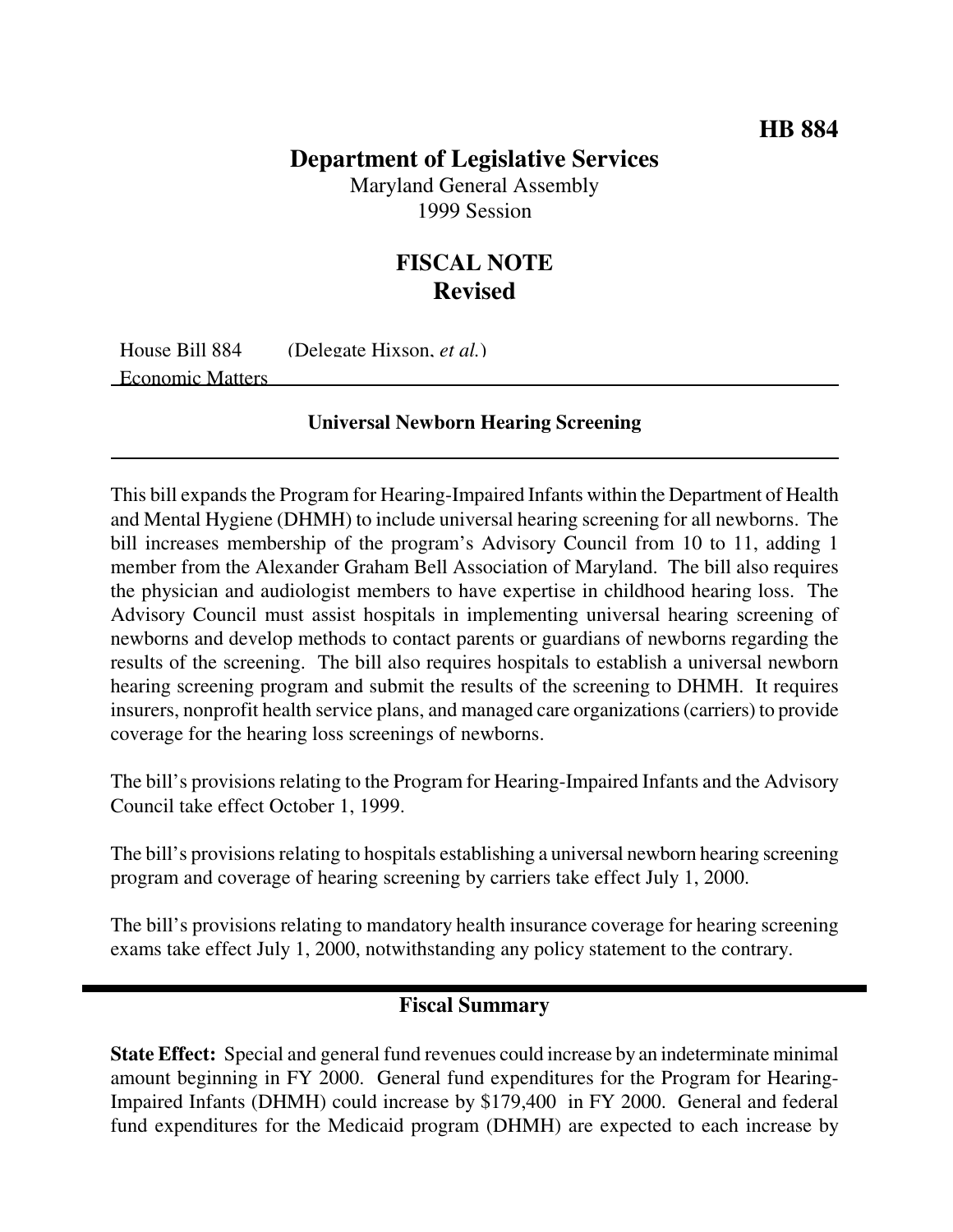\$85,000 in FY 2001. Expenditures for the State Employee Health Benefits Plan are expected to increase by \$17,200 in FY 2001. Future year expenditures reflect annualization and inflation. No effect on revenues.

| (in dollars)           | FY 2000     | FY 2001     | FY 2002     | FY 2003     | FY 2004     |
|------------------------|-------------|-------------|-------------|-------------|-------------|
| <b>GF Revenues</b>     |             | -           |             |             |             |
| <b>SF Revenues</b>     |             | -           |             |             |             |
| FF Expenditures#       | \$0         | \$85,000    | \$88,400    | \$91,900    | \$95,600    |
| <b>GF Expenditures</b> | \$179,400   | \$287,800   | \$297,800   | \$308,100   | \$318,900   |
| SF/GF/FF Expend*       | \$0         | \$17,200    | \$17,900    | \$18,600    | \$19,400    |
| <b>Net Effect</b>      | (\$205,800) | (\$390,000) | (\$404,100) | (\$418,600) | (\$433,900) |

Note: () = decrease;  $GF = general$  funds;  $FF = federal$  funds;  $SF = special$  funds; - =indeterminate effect *#Federal fund expenditures are reimbursable by the federal government.*

\*Assumes (1) a mix of 60% general funds, 20% special funds, and 20% federal funds; and (2) 20% of expenditures are *reimbursable through employee contributions*.

**Local Effect:** Expenditures for local jurisdiction employee health benefits could increase by a negligible amount depending upon the current type of health care coverage offered and the number of enrollees. Revenues would not be affected.

**Small Business Effect:** Potential minimal impact. Health insurance costs for small businesses and self-employed persons could increase if carriers increase their premiums as a result of this bill. Any increase is expected to be negligible.

## **Fiscal Analysis**

**Background:** Under the current program, all newborns in hospitals are assessed to identify those infants at high-risk of hearing impairment. The parents of these high-risk infants are given a handout on the benefits and need for a hearing screening. Providers are required to report the results of all hearing screeningsto DHMH. Currently, 5,000 newborns are tracked by DHMH as high-risk. Of the 5,000 infants, 3% (150) are discovered to have a hearing impairment and require long-term follow-up.

According to the Maryland State Medical Society (MedChi), there are 36 birthing hospitals in Maryland, of which 5 already screen all newborns for hearing and 17 currently have the ability to proceed with universal newborn hearing screening.

The Maryland Health Care Access and Cost Commission (HCACC), in conjunction with William M. Mercer, Inc., conducted a study on mandated health benefits in 1998. According to this report (the Mandated Health Insurance Services Evaluation, December 15, 1998), requiring universal audiology screening for newborns would cost approximately \$31 per

HB 884 / Page 2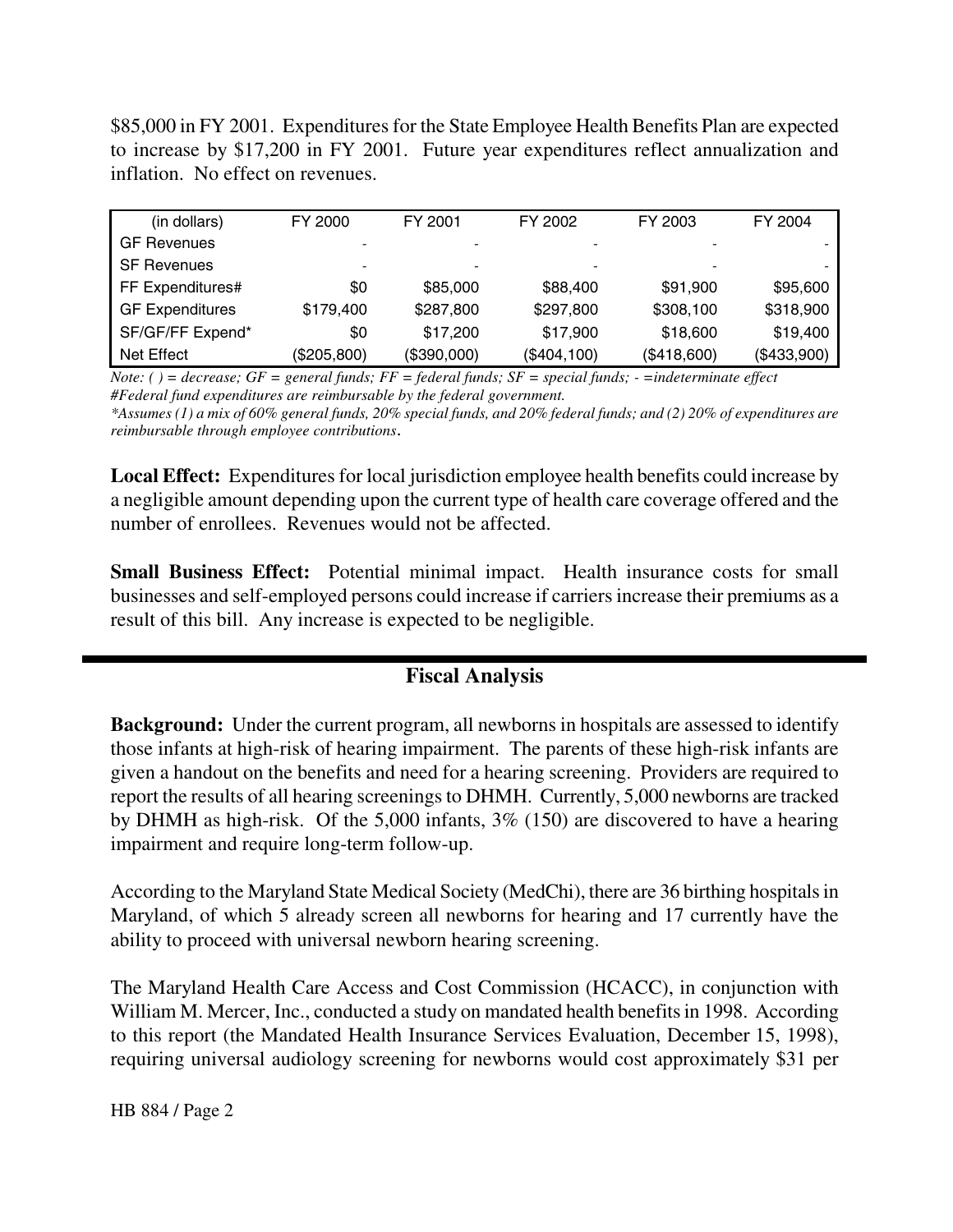newborn. Under group plans, the estimated annual cost per employee would be \$0.80, and would have little or no impact on premiums.

#### **State Revenues:**

*Rate and Form Filing Fees:* Special fund revenues may increase by an indeterminate minimal amount. Carriers who do not currently cover universal newborn hearing screening will have to file new rates and/or forms and be subject to a \$125 rate and form filing fee. The number of carriers who will file new rates and forms as a result of the bill's requirements cannot be reliably estimated at this time, because carriers often combine several rate and policy amendments at one time when filing with the Maryland Insurance Administration (MIA).

*Premium Tax:* If carriers increase their premiums as a result of this bill, general fund revenues could increase by an indeterminate minimal amount in fiscal 2001 as a result of the State's 2% insurance premium tax on increased premiums. The State's premium tax is applicable only to "for-profit" insurance carriers. Carriers are not expected to increase their premiums as a result of the bill, so any revenue from the State's premium tax is expected to be negligible.

#### **State Expenditures:**

*Program for Hearing-Impaired Infants:* The bill requires DHMH to assist hospitalsin the implementation of the universal newborn hearing screening program and to compile aggregate data related to the program. DHMH currently tracks about 5,000 infants at highrisk for hearing impairment. The bill requires DHMH to track approximately 70,000 newborns annually. To carry out the bill's requirements, DHMH will require two speech pathologist positions and one computer information systems specialist position. The speech pathologists will assist hospitals in developing the screening programs, educate medical personnel, counsel parents, monitor speech language development, support the advisory council, and monitor compliance. The systems position will assist hospitals in reporting data to DHMH. General fund expenditures thus could increase by \$179,400 in fiscal 2000. This figure includes salaries, fringe benefits, one-time start-up costs, ongoing operating expenses, and indirect costs. Future year expenditures reflect annualization and inflation.

*Medicaid:* Medicaid covers one-third of all infants born in Maryland annually: approximately 5,000 infants in its fee-for-service program, and 20,000 infants in its managed care organizations (MCOs). Assuming an average cost of \$34 per screening, fee-for-service expenditures will increase \$170,000 in fiscal 2001, half of which are federal funds and half